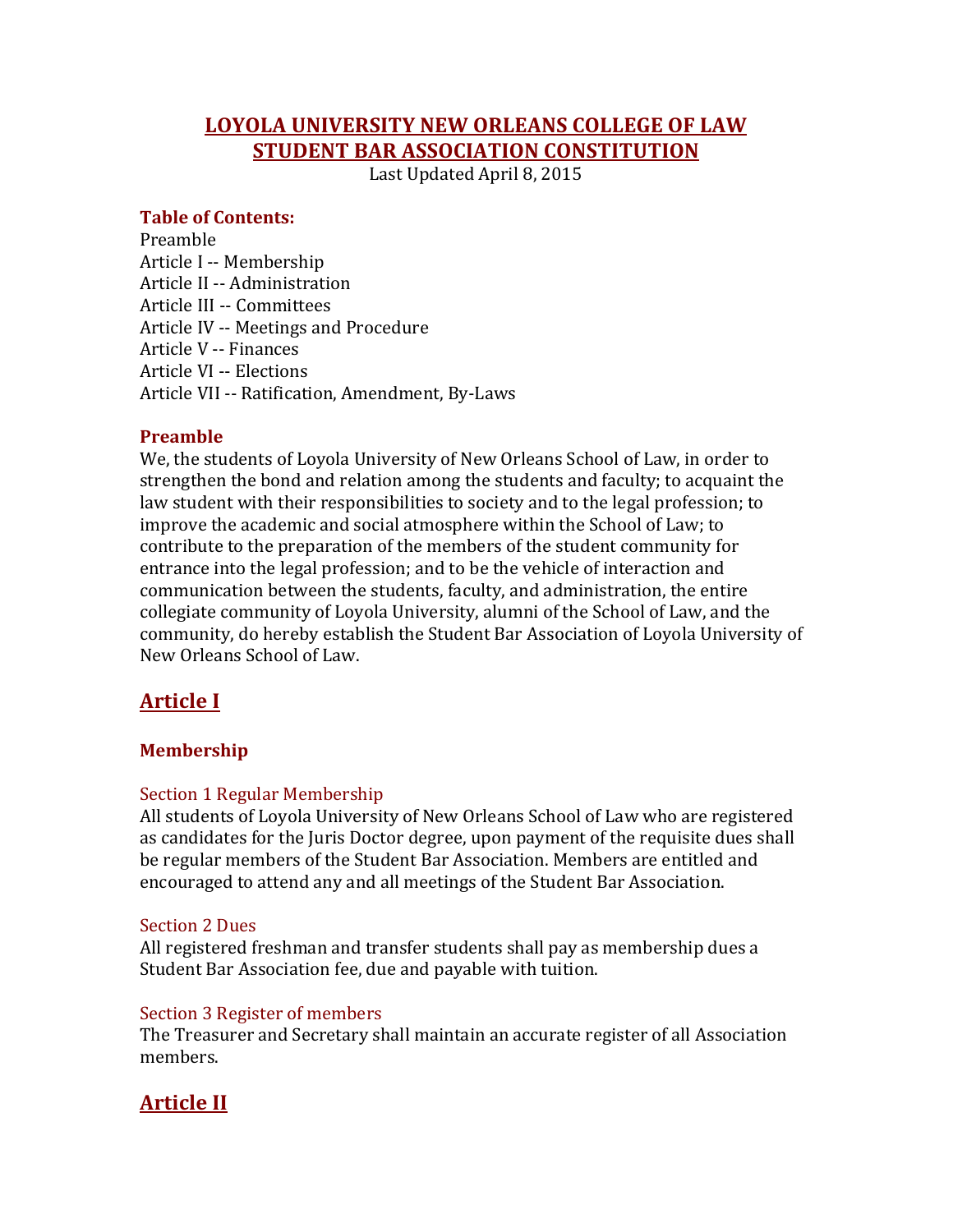#### **Administration**

#### Section 1 Executive Council

The Executive Council shall be the governing body of the Association. All authority and responsibility for the policies and objectives of the Student Bar Association shall be vested in this Council. It shall be the final authority for the determination of any matter involving interpretation of the provisions of the Constitution.

#### Section 2 Membership

The Executive Council shall be composed of the following members: a President, a Vice-President, a Secretary, Treasurer, a Representative from each class in the Evening Division, three Representatives for the Freshman Day Division, two Representatives for the Junior Day Division, two Representatives from the Senior Day Division, a Student Representative to the Law Student Division of the American Bar Association, and one Representative from each Law School organization whose membership is exclusively derived from the Loyola University of New Orleans School of Law, and the Law School Representatives to the Student Government Association. Each member shall have one vote.

#### Section 3 Powers and Duties

- I. The duties and powers of the **President** shall be as follows:
	- a. The President shall serve as Chief Executive Officer of the Association and shall preside at the meetings of the Executive Council.
	- b. The President shall serve as the official spokesperson of the Association.
	- c. The President shall nominate all committee members and chairmen in accordance with the provisions of this Constitution and any By-Laws established there under,
	- d. The President shall represent the members of the Association at all faculty meetings of the Law School.
	- e. The President shall have the power to veto any vote passing the Executive Council. This veto can be overridden by a two-thirds  $(2/3)$ vote of the entire Executive Council. Such rights to the veto shall prescribe three school days after the motion is passed; notice of this veto must be accomplished within the prescriptive period. Any vetoed motion must be called for vote at the next regularly scheduled meeting of the Executive Council. The action shall be conclusive as to the motion.
	- f. The President shall perform all other duties specified elsewhere in this Constitution.
- II. The duties of the **Vice-President of Cabinet** shall be as follows:
	- a. The Vice-President shall assist the President in the performance of their duties and shall preside at the meetings of the Executive Council in the President's absence.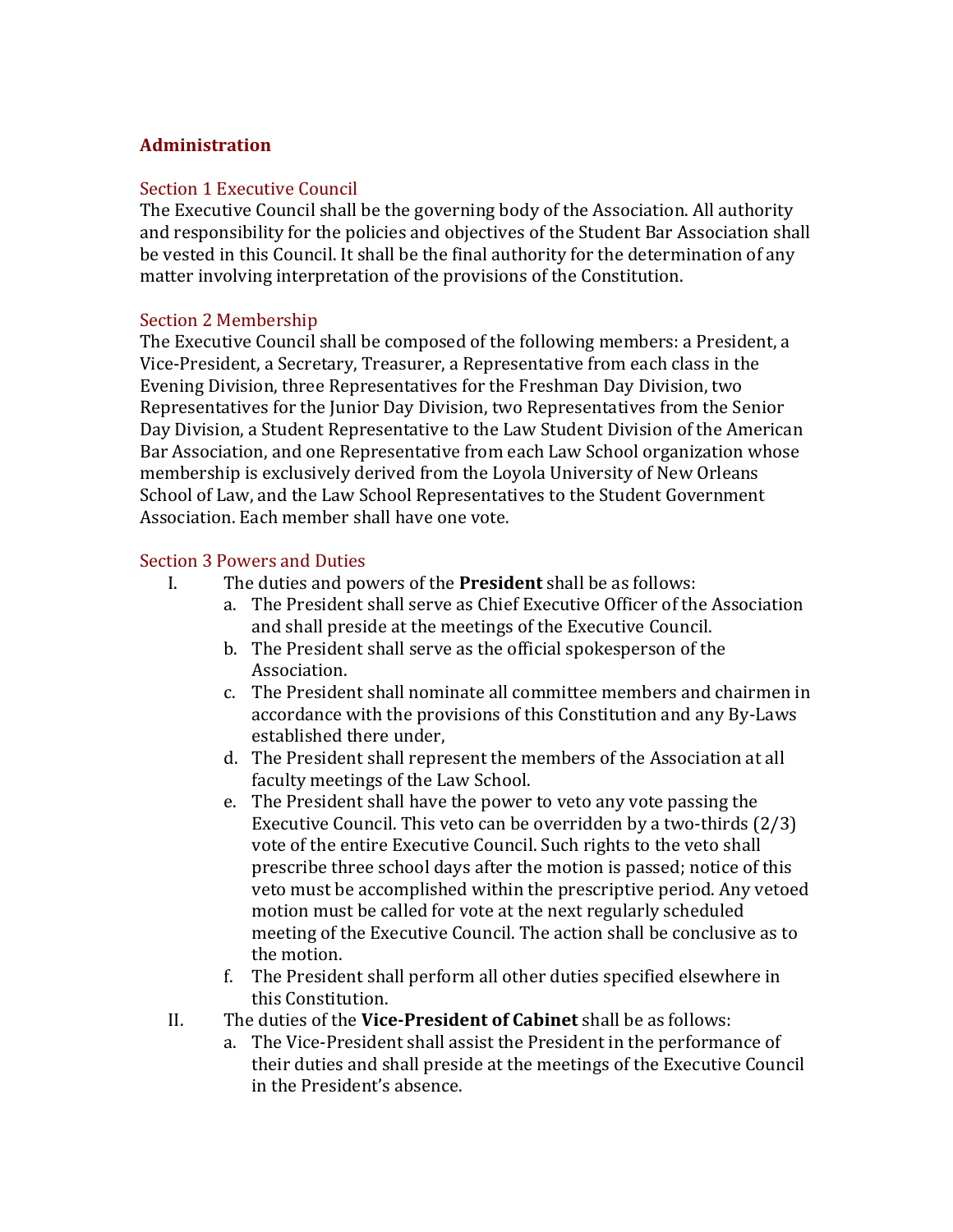- b. The Vice-President shall stand in place of the President when necessary and shall assume the office and duties of the President upon occurrence of a permanent or extended vacancy in that office for the duration of such vacancy.
- c. The Vice-President shall oversee the functioning of all Student Bar Association recognized committees and other organizations that the Association funds in order to insure that they comply with the requirements of Article III.
- d. The Vice-President shall, upon determination that a committee or organization is not satisfactorily complying with Article III, inform in writing the President and Treasurer and the affected committee or organization that all funding of the particular committee or organization is to be suspended immediately until the officers determine that the offending committee or organization is in compliance with Article III.
- e. If the Committee Chairperson or the organization's SBA Representative does not comply with Article III within a reasonable amount of time, the Vice President shall recommend that the Chairperson or SBA Representative be removed from his or her respective position.
- f. The Vice-President shall apprise the President as to the status of all committees and organization under the Vice-President=s supervision.
- g. The Vice-President shall organize Freshman Registration and Organization.
- h. The Vice-President shall perform all other duties specified elsewhere in the Constitution.

## III. The duties of **Vice President of Student Organizations/Representative to the American Bar Association (Law Student Division)** shall be as follows:

- a. Duties under Vice President of Student Organizations:
	- i. Encourage Student Organization involvement in events and initiatives put forth by the ABA Law Student Division and Student Bar Association:
	- ii. Communicate between Student Organization leaders and the Student Bar Association Executive Board;
	- iii. Assist the Student Bar Association Secretary in maintaining an up-to-date calendar of events in an effort to avoid conflicts by effectively communicating Student Organization events and initiatives to the Secretary; and
	- iv. Assist students in the process of forming new organizations through the procedures established by The Dean's Suite and Co-Curricular Programs; and
	- v. Provide reasonable assistance in the operation of all activities that the Association is involved in.
- b. Duties under Representatives to the American Bar Association, Law Student Division: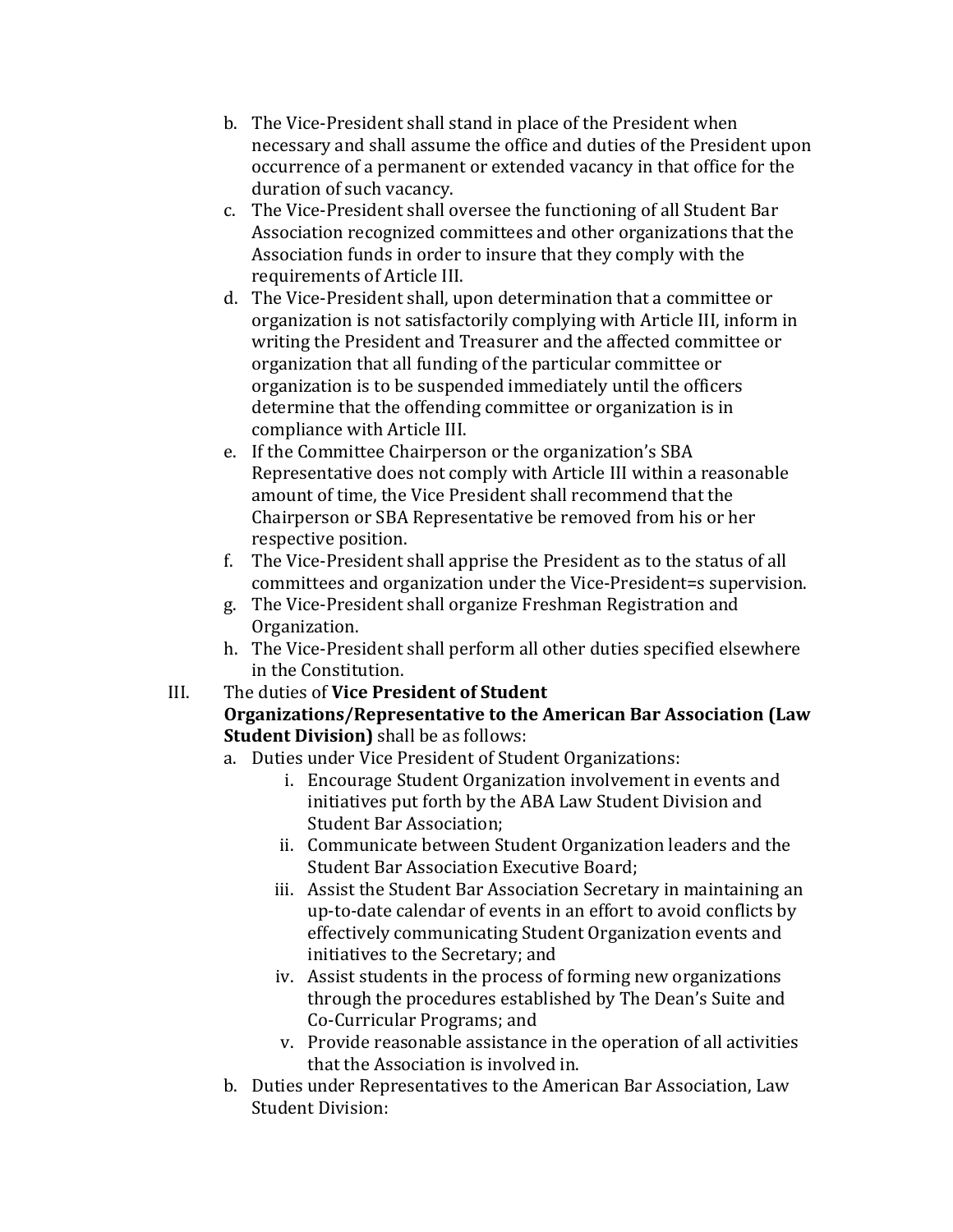- i. Represent the Student Bar Association at meetings of ABA/LSD that may affect the Student Bar Association;
- ii. Inform the Executive Council of Association: and
- iii. Encourage membership in the ABA/LSD and shall promulgate the benefits of such membership to the members of the Student Bar Association and shall keep an accurate register of Association activities and initiatives.
- iv. The VP of Student Organizations/ABA Representative shall perform all other duties specified elsewhere in the Constitution.
- IV. The duties of the **Secretary** shall be as follows:
	- a. The secretary shall maintain and publish an accurate record of all proceedings of the Executive Council's Agendas.
	- b. The Secretary shall publish time and place of all meetings of the Executive Council.
	- c. The Secretary shall be responsible for all official correspondence of the Executive Council.
	- d. The Secretary shall perform all other duties specified elsewhere in the Constitution.
- V. The duties of the **Treasurer** shall be as follows:
	- a. The Treasurer shall serve as chief financial officer of the Association and shall maintain and publish accurate records of all financial transactions of the Association.
	- b. The Treasurer shall regulate the collection and disbursement of Association funds in accordance with the provisions of this Constitution.
	- c. The Treasurer shall publish a proposed annual operating budget for his term of office not later than five weeks after the date that tuition is due for the Fall semester that immediately follows his election to this office. The budget shall specify tentative allocations to specific events subject to ratification by the Executive Council.
	- d. The Treasurer shall serve as a member of a Committee on the budget.
	- e. The Treasurer shall publish a comprehensive financial report of the Association not less than twice per academic semester or at any time upon majority vote of the Executive Council.
	- f. The Treasurer shall perform all other duties specified elsewhere in the Constitution.
- VI. The duties of the Class Representative shall be as follows:
	- a. The Class Representative shall represent the students of his class at meetings of the Executive Council.
	- b. The Class Representative shall be responsible for informing all members of his class as to the Executive Council proceedings and activities that may affect that class.
	- c. The Class Representative shall provide reasonable assistance in the operation of all activities that the Association is involved with.
- VII. The duties of the Representatives of each organization shall be as follows: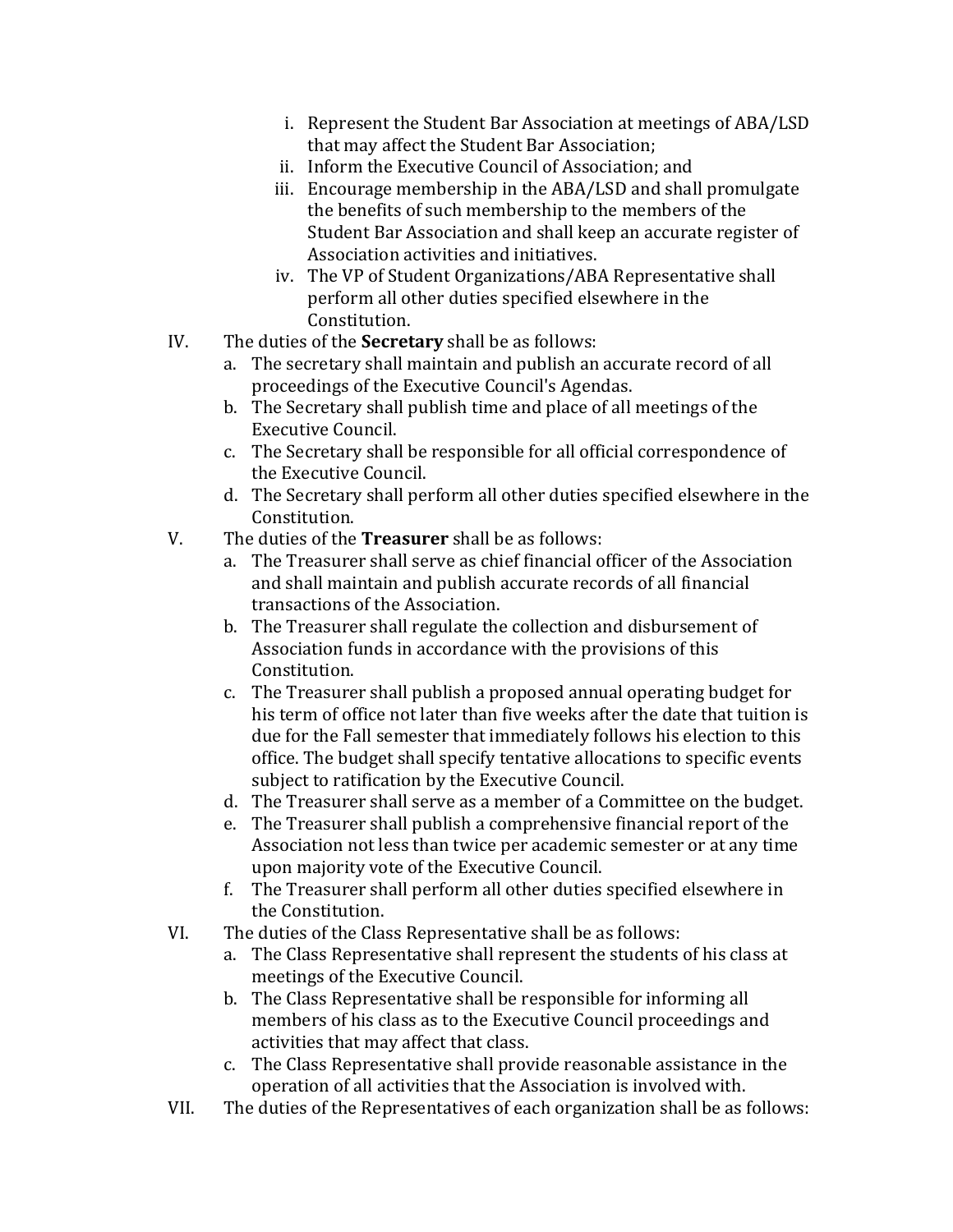- a. The Representative of each organization shall represent the organization at meetings of the Executive Council.
- b. The Representative of each organization shall provide reasonable assistance in the operation of all activities that the Association is involved with.
- c. The Representative of each organization shall provide reasonable assistance in the operation of all activities that the Association is involved with.

# **Article III**

## **Committees**

1. The Executive Council shall have the authority to establish and maintain any and all committees necessary and/or beneficial for the performance of the Association.

2. Committees shall be designated ad hoc or permanent. All permanent committees shall be created upon a two-thirds vote of the Executive Council and shall be governed in accordance with established By-Laws of the Association.

3. The Vice-President shall review the progress and necessity of all committees at least once per month.

4. Each permanent committee shall be obligated to report to the Executive Council on its activities at least once per month.

# Section 1

## Career Services Committee

The career services committee shall be headed by the ambassador to career services who shall be appointed by the President of the SBA. This committee shall be responsible for student and career services relations. The ambassador may appoint as many as three students to assist with his/her duties.

# Section 2

# Disciplinary Committee

- I. The disciplinary committee shall consist of the class representatives from each class year, and the sergeant-at-arms, who shall head the committee.
- II. The committee shall investigate and decide which action to follow against the executive council member in question, as set forth in the proceeding sections.
	- a. If the committee finds the executive council member in question, by a 2/3 vote, to be guilty of the excessive use of abusive language directed towards another member of the student body, the committee shall:
		- i. Draft a formal letter of reprimand for the guilty executive council member.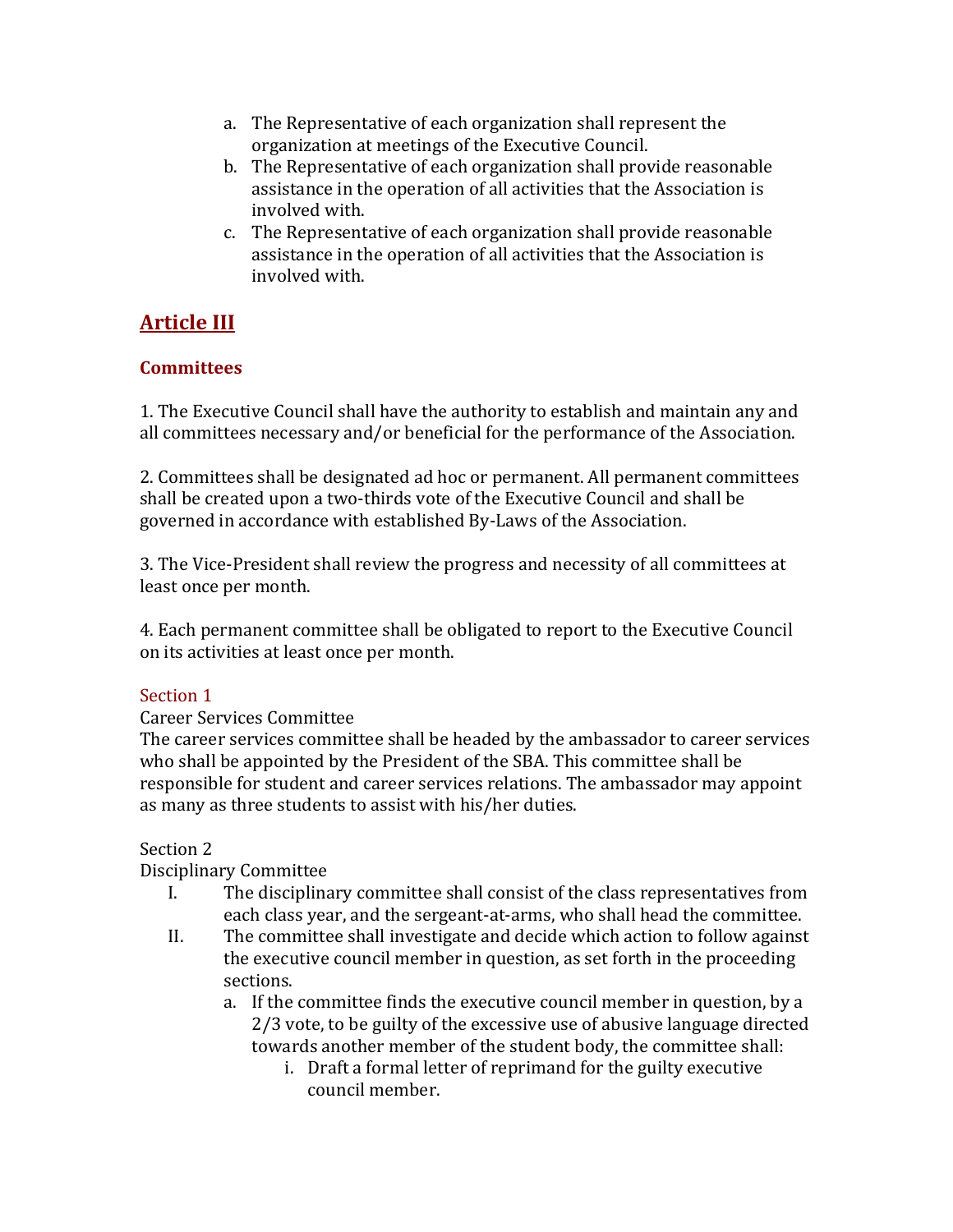- ii. After three formal reprimands, the committee shall expel the executive council member and its organization from the executive council for the period of the current school year; the following school year if the current year has come to a close.
- b. If the committee finds the executive council member in question, by a 2/3 vote, to be guilty of sexually harassing another member of the student body, the committee shall:
	- i. Formally reprimand the guilty executive council member.
	- ii. Expel the executive council member and its organization from the executive council for the period of the current school year; the following school year if the current year has come to a close.
- c. If the committee finds the executive council member in question, by a 2/3 vote, to be guilty of assault or battery of another member of the student body, the committee shall:
	- i. Formally reprimand the guilty executive council member.
	- ii. Expel the executive council member and its organization from the executive council for the period of the current school year; the following school year if the current year has come to a close.
- d. If the committee finds the executive council member in question, by a 2/3 vote, to be guilty of stealing property from another member of the student body, the committee shall:
	- i. Formally reprimand the guilty executive council member.
	- ii. Expel the executive council member and its organization from the executive council for the period of the current school year; the following school year if the current year has come to a close.
- e. If the executive council member in question has been found guilty of an honor code violation by the Honor Board, the committee shall:
	- i. Formally reprimand the guilty executive council member.
	- ii. Expel the executive council member and its organization from the executive council for the period of the current school year; the following school year if the current year has come to a close.
- f. If the committee finds the executive council member in question, by a 2/3 vote, to be guilty of A-D towards any person during a Loyola School of Law sponsored event, the committee shall:
	- i. Formally reprimand the guilty executive council member.
	- ii. Expel the executive council member and its organization from the executive council for the period of the current school year; the following school year if the current year has come to a close.

Section 3 THE COURT OF REVIEW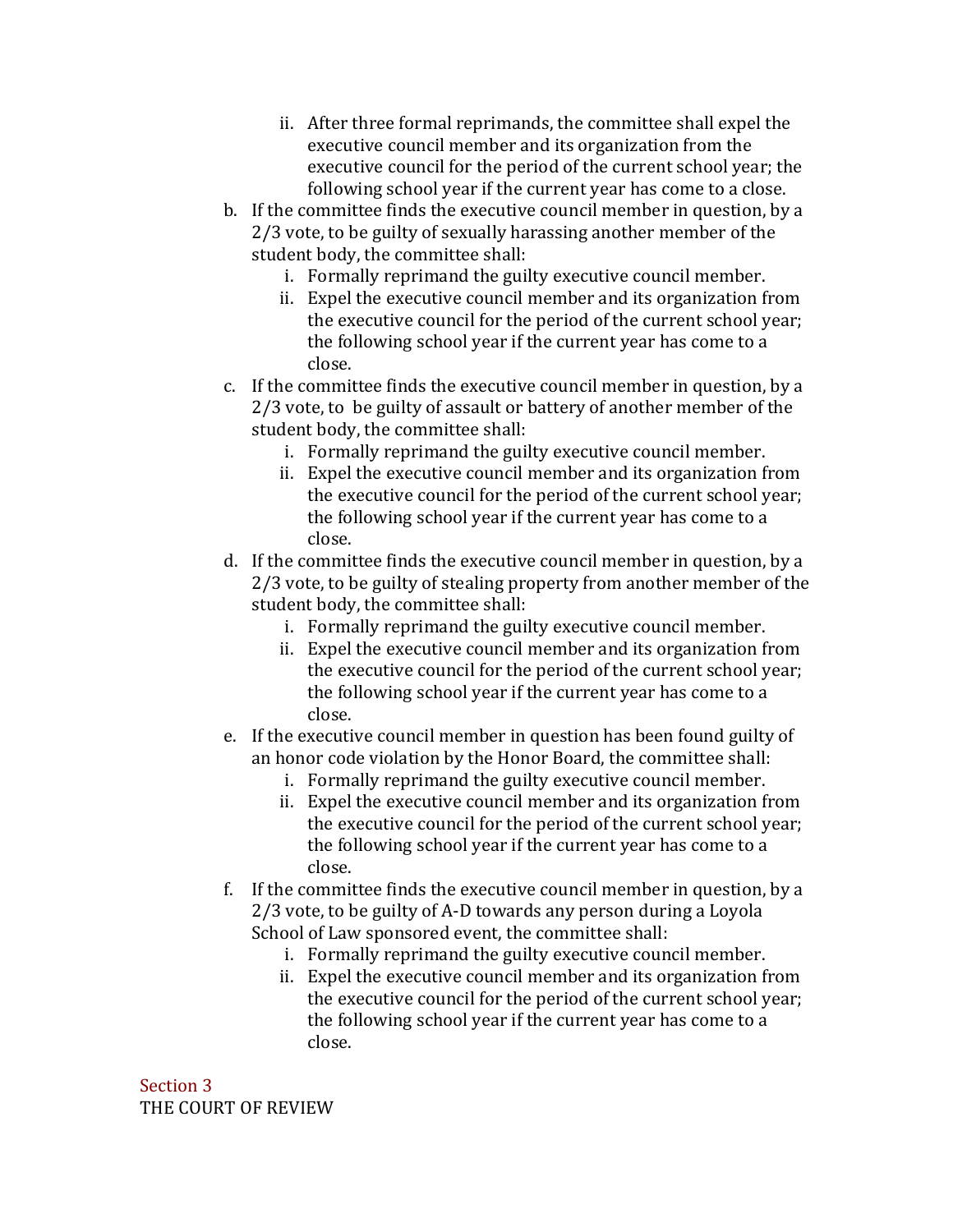This committee shall be comprised of five student members nominated by the SBA President and approved by Congress prior to any vote taken for new charters, three of which hear the appeal.

- 1. The members of the Court of Review shall serve a term of one school year.
- 2. The five student members shall be nominated by the current Student Bar Association President, subject to the confirmation of Congress by a simple majority.
- 3. Congress shall consist of all elected members of the Executive Board and all elected student representatives.
- 4. Such Court of Review shall be limited exclusively for appeals in cases of Congress= denial of charter for a student organization.
- 5. A majority of the three-person hearing panel of the Court of Review is needed for a remand to Congress.
- 6. Any amendments to the Court of Review by-laws shall be approved by a two third majority of Congress.
- 7. If any provision of this document in any way conflicts with the Student Handbook, the Student Handbook shall control on the matter.
- 8. Any item not specifically addressed in this Act shall be governed by the bylaws of the Court of Review.
- 9. By-laws shall be submitted to Congress for approval.

# **Article IV**

# **Meetings and Procedure**

- 1. The Executive Council shall schedule regular meetings and these meetings shall be open to all law students.
- 2. The time and place of Executive Council meetings shall be set by and at the convenience of the Executive Council.
- 3. Executive Council meetings shall be conducted in accordance with the procedures set forth in Roberts Rules of Order in that they are not inconsistent with this Constitution or any By-Laws established there under.
- 4. The President shall appoint a Parliamentarian to interpret and advice the Chair as to the rules of procedure.
- 5. The President shall appoint a Sergeant-at-Arms to maintain order within the meetings.
- 6. Attendance at the Executive Council meetings is mandatory. Absence at more than three meetings per semester results in automatic termination of the position on the Council. If the position is held by a Representative of an  $\alpha$  organization, the organization must be represented at more than half of the meetings in a semester. If the Representative for the organization is absent for more than half of the meetings in a semester, the organization will lose any remaining SBA funding for that school year. If funding has been received at the time of the termination of the position, the organization will lose funding requested in the following school year.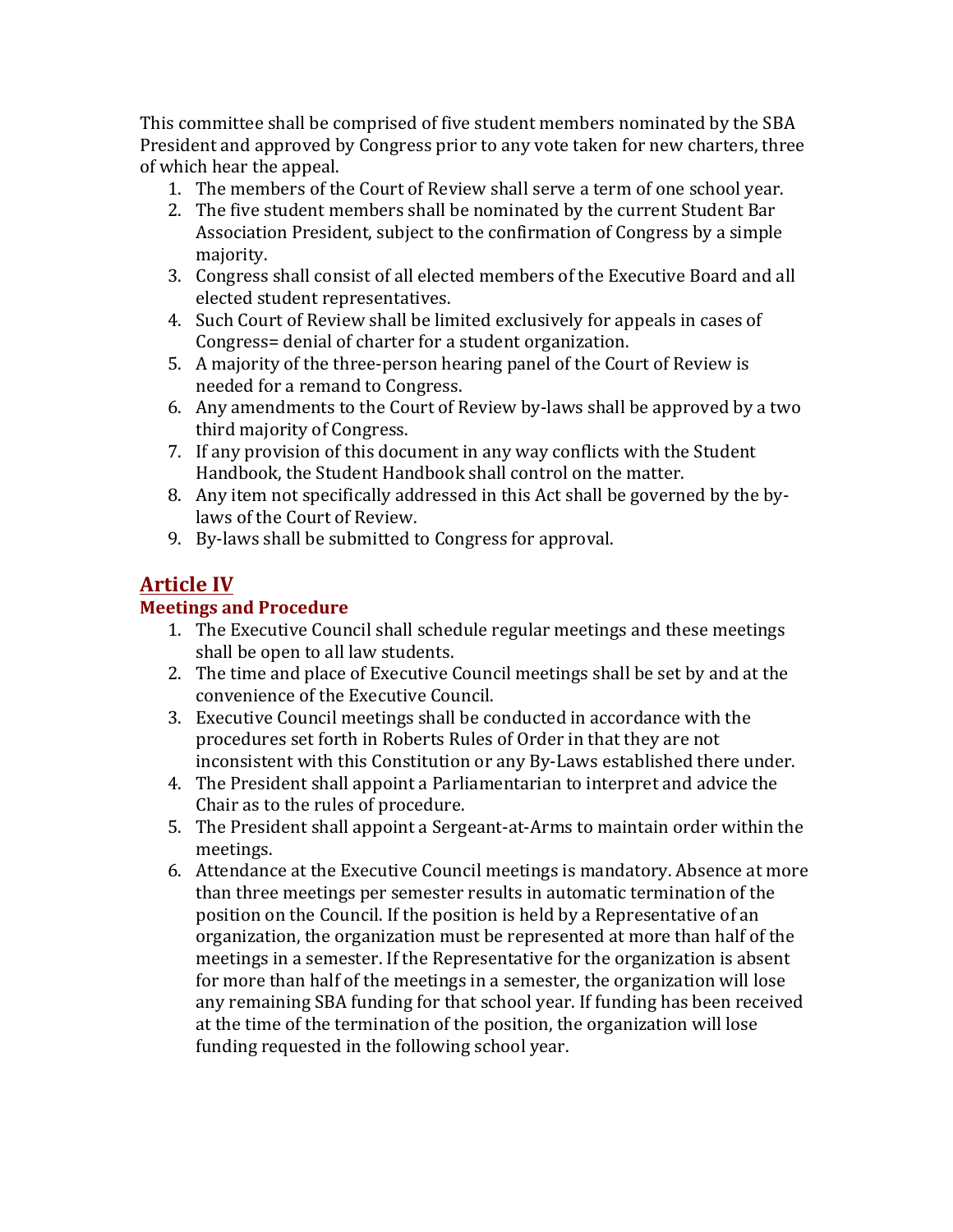- 7. Any member unable to attend the meeting must appoint a proxy from their represented group. The proxy shall have the same powers as the permanent member.
- 8. A quorum shall consist of fifty percent plus one of the Executive Council. No matter may be voted on with a binding effect if a quorum is not present at the time of the vote.

# **Article V**

#### **Finances**

## Section 1 Dues

Members of the Association shall be required to pay a membership fee as determined by The Executive Council. NO further membership fee shall be required from a student during his entire tenure at the Law School. Any student no longer registered at the Law School shall, upon written request, be refunded a share of their membership fee in accordance with the refund procedures of the University.

### Section 2 Funds and Expenditures

- 1. The Treasurer shall maintain a checking account in the name of the Association. The account shall be designed to require the authorization of the treasurer and any one of the following: The President, The Vice-President, or Secretary.
- 2. Association funds shall include but not be limited to any and all monies or credits donated or paid to the Association or directly or indirectly to any individual for the performance on behalf of the Association.
- 3. Expenditures of any and all Association funds shall require the approval of the majority of the Executive Council at a regularly scheduled meeting except as provided in the subsequent section.
- 4. Twenty-five hundred dollars of the operating budget shall be allocated to the President's Contingency Fund. The President shall control expenditures from the fund subject to the approval of the Dean.

## Section 3 Funding Procedures

- 1. A Finance Committee shall be established consisting of the President, the Treasurer and three council members designated by the President. The Finance Committee shall publish the tentative operating budget and funding procedures for each term of the Executive Council. The Treasurer shall serve as Chairperson.
- 2. Allocated funds must be spent in connection with any of the following:
	- a. an academic event
	- b. a service oriented event
	- c. a social event only if it follows either a or b above, or
	- d. an event designed to promote goodwill between the faculty and the student body or the community and the student body of Loyola Law School.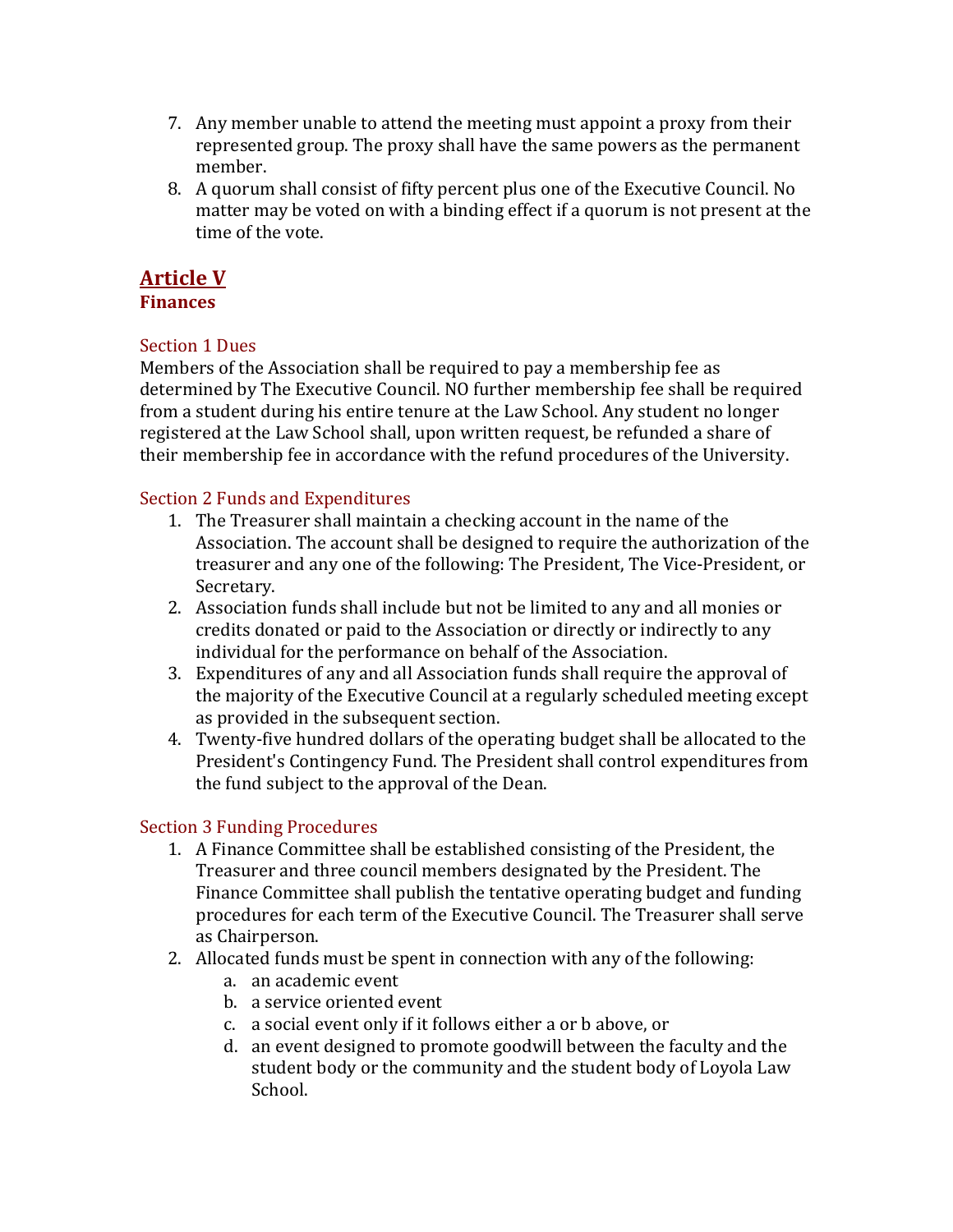- 3. The event must be open to the entire Law School
- 4. All activities conducted in connection with another sponsoring organization or group will be eligible to receive up to 2 of the cost of the event. The cosponsoring organization must be prepared to match funds in cash or in kind as a condition of co-sponsorship. The event must be advertised at least three days prior to the event. The SBA shall be clearly highlighted as a co-sponsor of the event.
- 5. All requests for funding should be made at least ten days in advance of the scheduled event. Failure to follow this rule shall subject the requesting party to possible denial of the request without cause.

# **Article VI**

### **Elections**

- 1. The elected positions of the Executive Council shall be: President, Vice-President of Cabinet, Vice President of Student Organizations/ABA Representative, Secretary, Treasurer, a Representative of each class in the evening division, three Representatives from the Freshman day division, two Representatives from the Junior day division, two Representatives from the Senior day division.
- 2. An Elections Committee shall establish the guidelines for elections subject to the approval of the Executive Council. It shall consist of the Secretary and two Council members. The Secretary shall be the Chairperson.
- 3. To be eligible as a candidate for any position on the Executive Council a person must be a member of the Student Bar Association and must be in good academic standing with the University and the Law School. No person in a position on the Executive Council shall remain on the Executive Council if they fall from a position of good academic standing with the University of Law School, or has not complied with the Association's membership requirements or is not registered as a member of the LSD/ABA within twenty (20) days of the election.
- 4. To qualify as a candidate for an elected position on the Executive Council a person must file a petition in the name of the candidate and the position sought. The petition must be signed, as a showing of support for the candidate, by at least 25 Student Bar Association members for the position of representative and by 50 Student Bar Association members for the position of President, Vice-President of Cabinet, Vice President of Student Organizations/ABA Representative, Secretary, Treasurer. A pre-election filing deadline setting forth both time and place shall be determined and made public by the Secretary in accordance with the election schedule set forth within this Article.
- 5. No member may run for more than one position on the Executive Council in any one election. No member may serve in more than one position on the Executive Council, elected or otherwise, at the same time.
- 6. All members of the Student Bar Association are eligible to vote in the elections for President, Vice-President of Cabinet, Vice President of Student